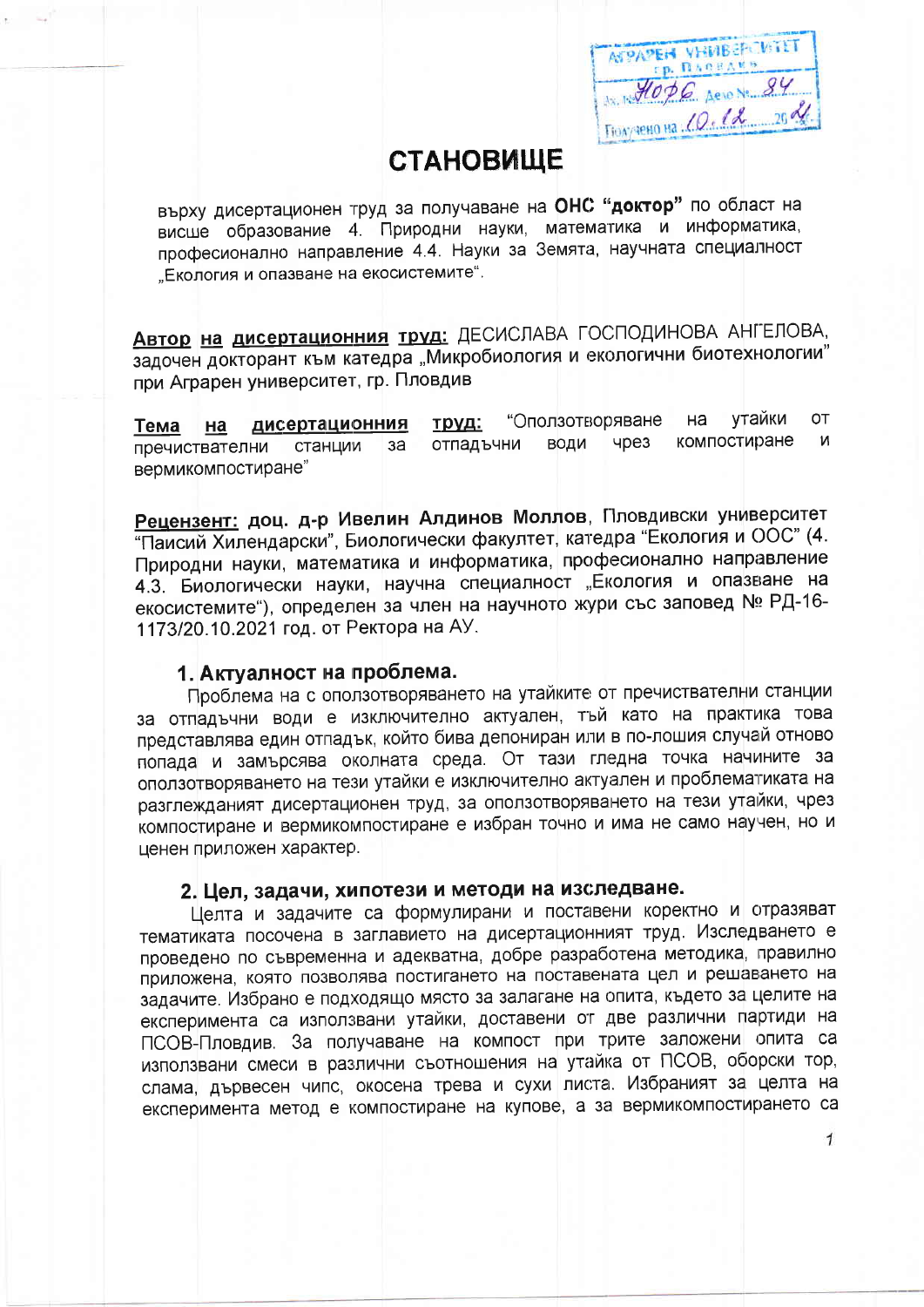използвани видовете Eisenia fetida и Lumbricus rubelus, които са широко разпространени и традиционно се използват за вермикомпостиране. По време на експериментите са проследени редица физико-химични, микробиологични показатели и са изчисляване на някои индекси, а в последствие е тествано и влиянието на компостите и на вермикомпостите върху опитни растения. Получените резултати са подходящо обработени, посредством математическа методи и статистически анализ.

# 3. Онагледеност и представяне на получените резултати.

Представените в дисертационният труд резултати, следват логическата последователност и отговарят на поставената цел и задачи. Представени са на 158 страници, онагледени с помощта на 23 таблици и 85 линейни и стълбчести графики, които представят и резултатите от статистическата обработка на данните. Представените резултати са напълно достатъчни като обем и подробно обсъдени и анализирани.

## 4. Обсъждане на резултатите и използвана литература.

Получените резултати показват, че комбинирането на компостиране вермикомпостиране води до задоволително **HIABO** на последвано **OT** обеззаразяване на субстрата, съкращава времето за стабилизиране на органичната материя и произвежда продукт с желани характеристики, по бързо от всеки от двата процеса осъществявани самостоятелно. Комбинирането на различни биоотпадъци и при трите опита дава като резултат получаване на качествен компост, като в допълнение, трансформациите при процеса на вермикомпостиране с видовете Eisenia fetida и Lumbricus rubelus водят да подобряване на качеството на крайния продукт. В резултат, крайният продукт от комбинираното биологично третиране чрез компостиране последвано от вермикомпостиране удовлетворява държавните изисквания за употреба в земеделието като компост или органичен почвен подобрител.

Формулирани са общо 10 извода, които също следват поставените цел и задачи и отразяват коректно получените резултати.

Използваната литература в дисертационният труд наброява 481 заглавия (471 на латиница и 10 на кирилица). Литературният обзор е подробен и адекватно отразява направеното до момента по проблематиката на дисертационният труд.

### 5. Приноси на дисертационния труд.

Пред ставеният в дисертацията комбинирано третиране на утайка от ПСОВ до момента не е правено в нашата страна. То има потенциал да предложи решение на един съществуващ проблем при управление на отпадъците, какъвто е оползотворяването на утайките. Могат да се споменат следните научни и научно-приложни приноси: научни приноси - изготвени са модели за оползотворяване на утайки от ПСОВ в земеделието; установен е подход за намаляване на концентрацията на тежките метали от утайката от ГІСОВ при съвместно третиране; установен е начин за намаляване загубата на органогенни